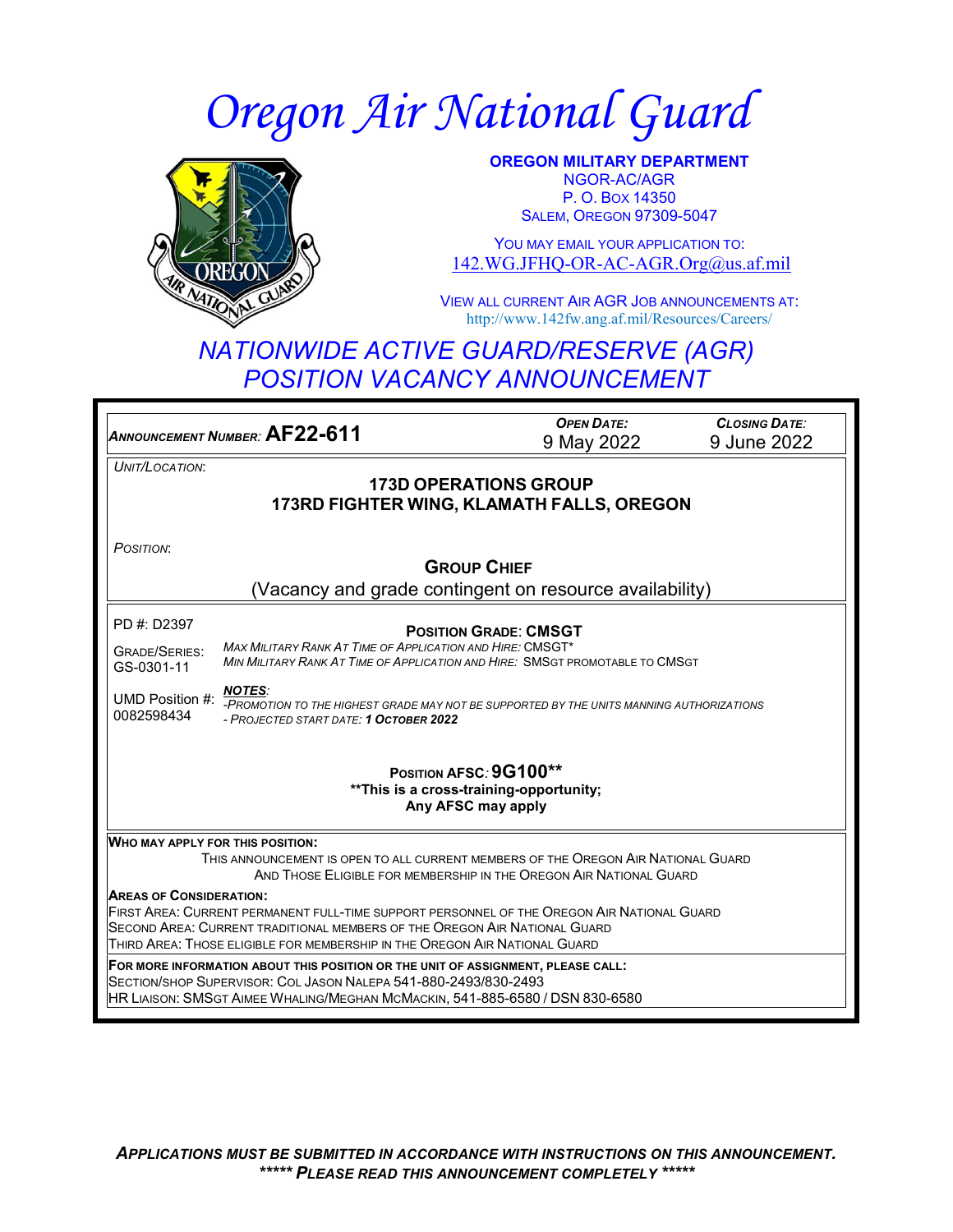## **DESCRIPTION OF DUTIES**

1. Exercises supervisory personnel management responsibilities. Advises and provides counsel to employees regarding policies, procedures, and directives of management. Advises on selection of candidates for vacancies, development opportunities, details, and reassignments; considers skills and qualifications, mission requirements, and Military Equal Opportunity (MEO) and diversity objectives. Applies MEO principles and requirements to all personnel management actions and decisions; and, ensures fair treatment of all personnel in a manner free of discrimination. Develops, modifies, and/or interprets performance standards. Explains performance expectations to employees and provides regular feedback on strengths and weaknesses. Holds employees accountable for satisfactory completion of work assignments. Appraises subordinate workers' performance ensuring consistency and equity in rating techniques. Periodically reviews position descriptions to ensure accuracy and the most effective utilization of personnel resources. Explains classification determinations to subordinate employees. Recommends awards when appropriate and approves within-grade increases. Mediates and resolves employee complaints and refers unresolved complaints to higher-level management. Initiates actions to correct performance or conduct problems. Effects minor disciplinary measures such as, warnings and reprimands and recommends action in more serious disciplinary matters. Prepares documentation to support actions taken. Identifies employees' developmental needs and provides or arranges for training (formal and on-the-job) to maintain and improve job performance. Promulgates self-development. Administers leave program; approves master leave schedules to assure adequate coverage for peak workloads and traditional holiday vacation time. Ensures education and compliance with security directives for employees with access to classified or sensitive material. Recognizes and takes action to correct situations posing a threat to the health and safety of all airmen. (25%)

2. Advises the group commander on assigned program areas of responsibility. Is a key enlisted leader who operates independently and is essential to mission effectiveness. Serves as the senior enlisted advisor to group leadership and provides support and assistance to the flight, squadron, division, and group. Develops procedures and guidelines to ensure that all airmen are trained, equipped, and provided with required logistical support to attain and maintain operational readiness to meet wartime taskings. Manages, reviews, and audits the Unit Manpower Document (UMD), prepares manpower change requests for the commander's approval; and, updates the Unit Personnel Management Roster (UPMR). Provides oversight on unit reenlistment and extension programs. Advises the group commander on enlisted roles regarding assigned program status, actual or potential problems, resources and changes that may impact mission effectiveness. Acts in a staff advisory role in regards to the development of short and long-range solutions to complex and on-going problems. Initiates or recommends policy, procedural, or program changes to resolve problems. Serves on various military or civic panels, and subcommittees at the state, regional, and national levels. (25%)

3. Advises, carries out, and monitors the Group Commander's organizational policies, programs, and standards applicable to the enlisted force. Advises and initiates recommendations in matters pertaining to all airmen. Manages, studies, analyzes, and oversees the administration, coordination, planning, development, and execution of programs within their respective group for all airmen. Places particular emphasis on readiness, morale, welfare, discipline, performance, training, assignment, reassignment, and utilization as they affect the service contributions of all airmen in the accomplishment of federal, state, and local missions. Ensures comprehensive individual and unit indoctrination specific to mission awareness, as well as, prevention and resolution of complex issues affecting all airmen. Identifies group requirements and develops comprehensive staff plans that support goals and objectives applicable to all functional areas within the group. Conducts studies to develop plans and programs designed to develop and maintain high esprit-de-corps and morale among all airmen in accordance with The Enlisted Force Structure. (30%)

4. Develops, participates, and provides guidance in planning, publicizing, and administering ANG enlisted awards, recognition and promotion programs. Provides guidance to flight, squadron, division, and group level personnel to assure proper dissemination, clarification, and administration of personnel policies. Coordinates with and advises the Group Commander on enlisted nominations for awards and assignment to key enlisted positions. Ensures prompt and appropriate recognition of all airmen. Establishes and monitors professional development of all airmen. Evaluates, oversees, and supports enlisted professional military education and professional development programs. Promotes welfare programs that provide all airmen guidance on qualifications, advancement, benefits, retirement, and provides commanders with recommendations to resolve problems.(10%)

5. Serves as the commanders representative at staff meetings and councils and when conducting tours through group areas. Makes frequent contact with all airmen to champion commanders' strategies. Promotes continuous process improvement and innovative efforts that improve cost, quality, or time. Participates in, monitors, and advises the Commander on compliance with Air Force Fitness Standards and disciplinary actions. Oversees the development of standard operating procedures (SOPs) and other guides that further the understanding among all airmen and provide dynamic motivation for efforts toward attainment of readiness. Ensures employers and all airmen are aware of their rights and obligations under the Uniformed Services Employment and Reemployment Rights Act (USERRA) and the Employer Support of the Guard and Reserve (ESGR). (10%)

Performs other duties as assigned.

x. Other duties as assigned.

## **ELIGIBILITY REQUIREMENTS FOR ENTRY INTO THE AGR PROGRAM**

Member must meet all eligibility criteria in ANGI 36-101, The Active Guard/Reserve Program.

Must be a member or eligible to become a member of the Oregon Air National Guard.

*APPLICATIONS MUST BE SUBMITTED IN ACCORDANCE WITH INSTRUCTIONS ON THIS ANNOUNCEMENT. \*\*\*\*\* PLEASE READ THIS ANNOUNCEMENT COMPLETELY \*\*\*\*\**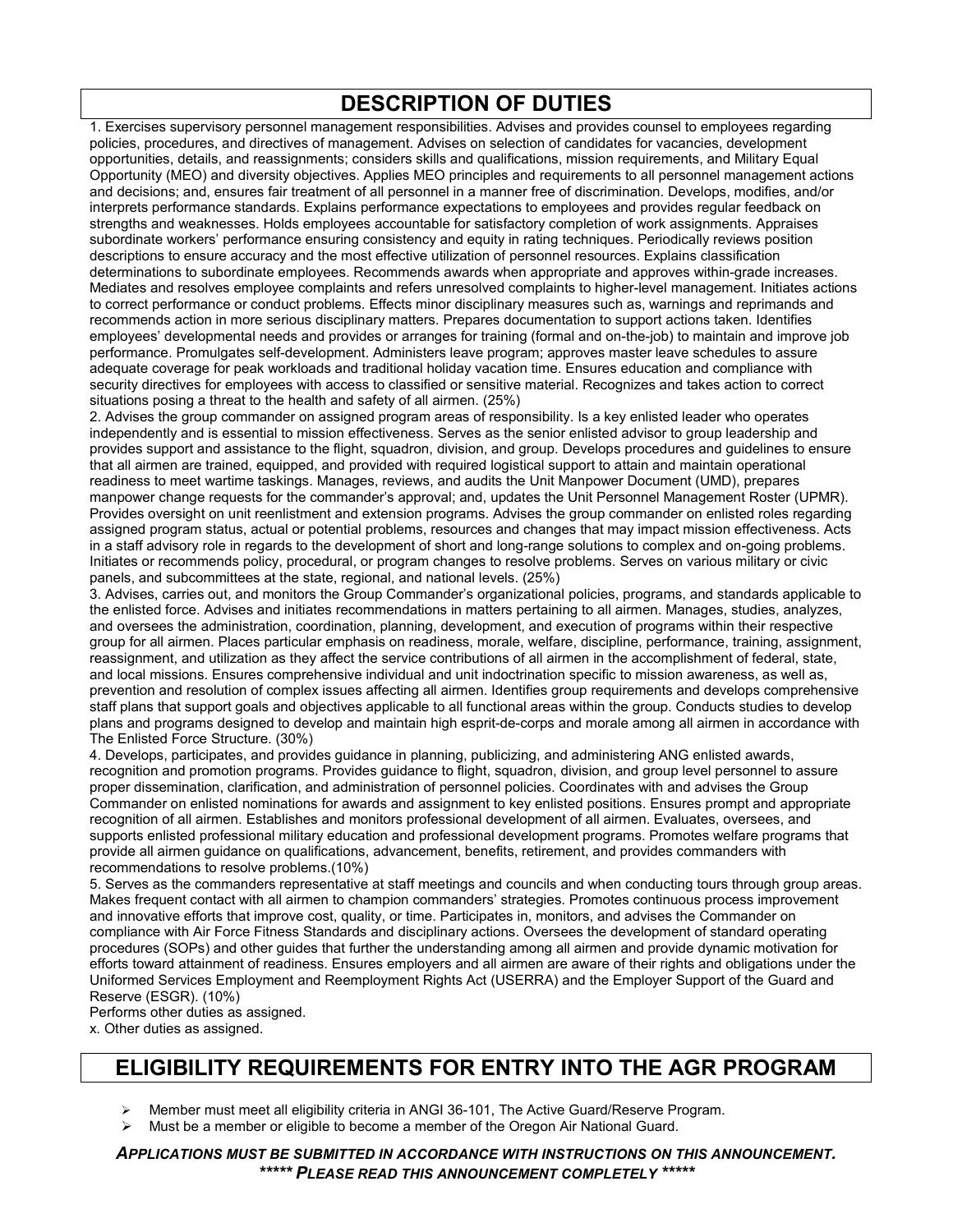- $\triangleright$  Member will be required to hold a compatible military assignment in the unit they are hired to support.
- $\triangleright$  Member's military grade will not exceed the maximum military duty grade authorized on the Unit Manning Document (UMD) for the position.
- $\triangleright$  Member must meet the physical qualifications outlined in AFI 48-123, Medical Examination and Standards, Attachment 2 before being placed on an AGR tour.
- Member must have retainability to complete the tour of military duty.
- Member must not be eligible for, or receiving a federal retirement annuity.<br>
Member must comply with standards outlined in AFI 36-2905. Fitness Proc
- Member must comply with standards outlined in AFI 36-2905, Fitness Program to be eligible for entry into the AGR program.
- Member must hold required AFSC or be eligible for retraining (if applicable) and meet all eligibility criteria in AFECD/AFOCD

#### **ADDITIONAL INFORMATION**

- $\triangleright$  AGR members will participate with their unit of assignment during Regular Scheduled Drill (RSD).
- AGR tour lengths in the State of Oregon are governed by Director of Staff Air
- ▶ Initial AGR tours in Oregon will not exceed 3 years; follow-on tours will be from 1 to 6 years, per ANGI 36-101 and ORANG force management policy
- In order to cross-train into this AFSC, you must meet the minimum requirements for this AFSC as listed in the Air Force Enlisted Classification Directory. If your ASVAB scores do not meet the minimum required IAW AFECD Attachment 4, contact your servicing MPF. You have the option to retake the test, however, your new scores prior to the announcement closing date.
- Selectee will be required to participate in the Direct Deposit Electronics Funds Transfer program.
- A law enforcement background check may be required prior to appointment to this position; by submitting a resume or application for this position, you authorize this agency to accomplish this background check.

## **APPLICATION INSTRUCTIONS**

#### *APPLICATIONS MUST BE SUBMITTED FOLLOWING THE INSTRUCTIONS ON THIS ANNOUNCEMENT. \* \* \* \* \* \* \* \* \* \* \* \* \* INCOMPLETE APPLICATIONS WILL NOT BE PROCESSED \* \* \* \* \* \* \* \* \* \* \* \* \**

**WRITTEN EXPLANATION IS REQUIRED FOR ANY MISSING DOCUMENTS**

| Current AGR members and those who wish to become an AGR must submit the following:                                     |                                                                                                                         |  |
|------------------------------------------------------------------------------------------------------------------------|-------------------------------------------------------------------------------------------------------------------------|--|
| $\Box$                                                                                                                 | NGB Form 34-1, Application for Active Guard/Reserve (AGR) Position, Form Version Dated 11 November 2013                 |  |
|                                                                                                                        | Announcement number and position title must be annotated on the form<br>$\circ$                                         |  |
|                                                                                                                        | Download the current form version from;<br>$\Omega$                                                                     |  |
|                                                                                                                        | https://www.ngbpmc.ng.mil/Portals/27/forms/ngb%20forms/ngb34-1.pdf?ver=2018-09-28-105133-833                            |  |
| $\Box$                                                                                                                 | Current Report of Individual Personnel (RIP). Documents must show your ASVAB scores.                                    |  |
|                                                                                                                        | RIP can be obtained from the virtual MPF (vMPF)                                                                         |  |
|                                                                                                                        | Select 'Record Review', and then 'Print/View All Pages'                                                                 |  |
| □                                                                                                                      | Copy of current passing Fitness Tracker report from the myFSS application: https://myfss.us.af.mil/USAFCommunity/s/     |  |
| □                                                                                                                      | IF you are wishing to Cross-Train, an AF Form 422 within 5 years, validated within 12 months, is required               |  |
| <b>ORANG - Air Technicians interested in converting to AGR status:</b>                                                 |                                                                                                                         |  |
| ⋗                                                                                                                      | Selection for the advertised position does not constitute acceptance into the AGR program.                              |  |
| ➤                                                                                                                      | Indicate in your email your intent to convert to an AGR, if selected.                                                   |  |
| ⋗                                                                                                                      | Once notification of a selection is made, the individual is required to submit a request to change status through their |  |
|                                                                                                                        | current chain of command and forward to the Joint Forces Headquarters Office, AGR Section.                              |  |
| ➤                                                                                                                      | The AGR Manager will evaluate the request against The Adjutant Generals state policy CPM-131, "Limitation on            |  |
|                                                                                                                        | Change of Status between the Technician and AGR Career Programs", to ensure compliance.                                 |  |
|                                                                                                                        | http://www.142fw.ang.af.mil/Resources/Fact-Sheets/Display/Article/438152/air-national-guard-job-opportunities/          |  |
| $\blacktriangleright$                                                                                                  | The Adjutant General is the final approving authority.                                                                  |  |
| <b>ORANG - Air Technicians wishing to remain in Air Technician status:</b>                                             |                                                                                                                         |  |
| If you are a Technician applying to this PVA and choose to remain a Technician, you will need to submit the same above |                                                                                                                         |  |
|                                                                                                                        | application documents AND a Résumé to the AGR mailbox.                                                                  |  |
|                                                                                                                        |                                                                                                                         |  |
| <b>READ THIS SECTION COMPLETELY!!</b>                                                                                  |                                                                                                                         |  |
| <b>IMPORTANT NOTES REGARDING COMPLETION AND SUBMISSION OF YOUR APPLICATION</b>                                         |                                                                                                                         |  |
| ➤                                                                                                                      | AGR Service in the Oregon Air National Guard is governed by applicable AFI, ANGI, Selective Retention Review            |  |
|                                                                                                                        | Boards (SRRB) and Command Policy Memorandums (CPM)                                                                      |  |
|                                                                                                                        | Applicant must type or print in legible dark ink. SIGN AND DATE the application or DIGITALLY SIGN                       |  |

Applicant must type or print in legible dark ink, **SIGN AND DATE** the application, or **DIGITALLY SIGN**

*APPLICATIONS MUST BE SUBMITTED IN ACCORDANCE WITH INSTRUCTIONS ON THIS ANNOUNCEMENT. \*\*\*\*\* PLEASE READ THIS ANNOUNCEMENT COMPLETELY \*\*\*\*\**